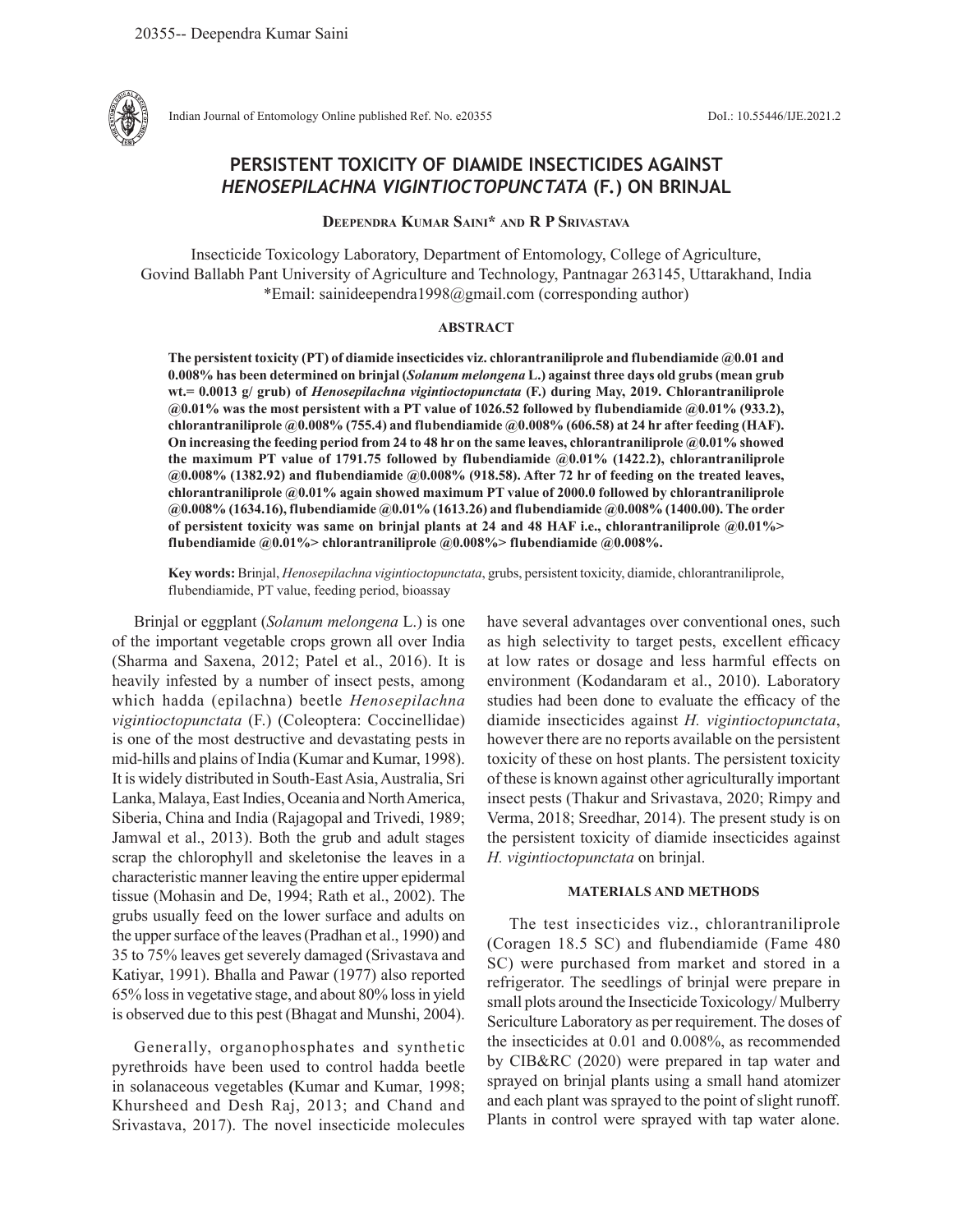Sufficient space was left between two treatments so as avoid any spray drift. All the treated plants were tagged and labelled. The persistent toxicity was assessed at an interval of 1 day, and thereafter at 3, 5, 7, 13, 20, 22, 25 and 28 days after spraying (DAS). The leaves were randomly plucked from each treated plot and brought to the laboratory for feeding to the grubs. Newly emerged untreated leaves were avoided for feeding. The petiole of freshly plucked leaves were wrapped with wet cotton swab and placed in plastic boxes (24x15x8 cm). Each treatment was replicated three times and five grubs (3 days old) (mean weight =  $0.0013$  g/ grub) were placed in each containing treated leaves. The larval mortality was recorded at 24, 48 and 72 hr after the leaves were offered for feeding. PT values were calculated for each exposure period viz., 24, 48 and 72 hr separately following Pradhan (1967). The observations on mortality were corrected using Abbott's formula (Abbott, 1925). The data obtained was subjected to angular transformation (arc sin transformation). With n<50, zero and hundred % proportions were counted as 1/ 4 n and (n- 1/ 4)/ n before applying the transformation, respectively, as suggested by Bartlett (1947) (c.f. Snedecor and Cochran, 1967). The corrected % mortality data obtained at various specific periods was used to calculate mean residual toxicity (T). The persistent toxicity was found out by calculating the index called PT value- product of mean % residual toxicity (T) and period (P) for which the toxicity persisted (Sarup et al., 1970; Kanwar et al., 2012; Negi and Srivastava, 2018; Thakur and Srivastava, 2020).

## **RESULTS AND DISCUSSION**

The data given in Table 1 indicate that chlorantraniliprole @0.01% was the most persistent insecticide with a PT value of 1026.52 followed by flubendiamide @0.01% (933.2), chlorantraniliprole  $(20.008\%,(755.4)$  and flubendiamide  $(20.008\%$ (606.58) when the mortality was observed at 24 hr after feeding (HAF); mean toxicity (T) at 24 HAF was 46.66 for the three treatments viz*.* chlorantraniliprole @0.01%, flubendiamide @0.01%, and flubendiamide  $(a)0.008\%$ ; and for chlorantraniliprole  $(a)0.008\%$  it was 37.77. But the period for which persistence last was the least in case of flubendiamide  $(20.008\%)$  i.e. 13d, which is evident from its least PT value at 24 HAF. The persistence was observed for 22 days in case of chlorantraniliprole  $(20.01\%$  (showing maximum PT value) and 20 days for flubendiamide @0.01 and chlorantraniliprole  $(20.008\%)$ . On increasing the feeding period from 24 to 48 hr on the same leaves, chlorantraniliprole  $(20.01\%$  showed the maximum PT value of 1791.75 followed by flubendiamide  $(20.01\%$ 

(1422.2), chlorantraniliprole @0.008% (1382.92) and flubendiamide  $@0.008\%$  (918.58). The toxicity at 48 HAF was maximum (71.67) for chlorantraniliprole  $(20.01\%$  and the period of persistence was 25 days; this was followed by flubendiamide  $(20.01\% (71.11))$ with 20 days, flubendiamide  $\omega$ 0.008% (70.66) with 13 days and chlorantraniliprole  $(20.008\%)(62.86)$  with 22 days. After 72 HAF, chlorantraniliprole  $(20.01\%$  again showed maximum PT value of 2000.0 followed by chlorantraniliprole @0.008% (1634.16); toxicity was maximum (80.00) for chlorantraniliprole  $@0.01\%$  with persistence of 25 days. The order of persistent toxicity was same at 24 and 48 HAF i.e., chlorantraniliprole  $@0.01\%$  flubendiamide  $@0.01\%$  chlorantraniliprole @0.008%> flubendiamide @0.008%. At 72HAF however, chlorantraniliprole @0.01% showed maximum PT value followed by chlorantraniliprole  $(20.008\%)$ . A fast degradation of flubendiamide  $(20.008\%$  was observed on brinjal which resulted in lower PT values.

The persistent toxicity of chlorantraniliprole and flubendiamide on brinjal plant against 3d old grubs of *H. vigitioctopunctata* is not known; however, on cowpea and soybean plants as evaluated by Thakur and Srivastava (2020) against 4 days old larvae of *S. litura* at 24 HAF, spinetoram @0.01% was the most persistent followed by flubendiamide @0.01% and chlorantraniliprole  $(a)0.006\%$ ; soybean spinetoram  $(a)0.01\%$  was the most persistent followed by chlorantraniliprole  $(20.006\%$ and flubendiamide  $(20.01\%;$  and order of persistent toxicity was same for both the crop crops at 72 HAF. On cowpea plant at 24 HAF, the order of persistent toxicity was spinetoram > flubendiamide > chlorantraniliprole; and on soybean it was spinetoram > chlorantraniliprole > flubendiamide at all 24, 48 and 72 HAF. Teja et al. (2019) reported that chlorantraniliprole showed maximum persistent toxicity against 3rd instar larvae of diamond back moth *Plutella xylostella* followed by flubendiamide> chlorfenapyr> fipronil> emamectin benzoate. The persistent toxicity on rajmah bean and mulberry plants was evaluated by Negi and Srivastava (2018) against the 5 days old larvae of *S. litura*revealing that chlorantraniliprole + lambda-cyhalothrin @0.027% was found to be the most persistent followed by cypermethrin+ indoxacarb @0.02% on mulberry and rajmah bean plants, respectively.

Rimpy and Verma (2018) reported that flubendiamide @0.004% showed maximum PT value against the 3rd instar larvae of *Agrotis ipsilon* and *A. segetum*. Dake et al. (2017) reported that emamectin benzoate  $@0.002\%$ was the most persistent followed by flubendiamide  $(a)$ ,  $0.007\%$  and chlorantraniliprole  $(a)$ ,  $0.005\%$  against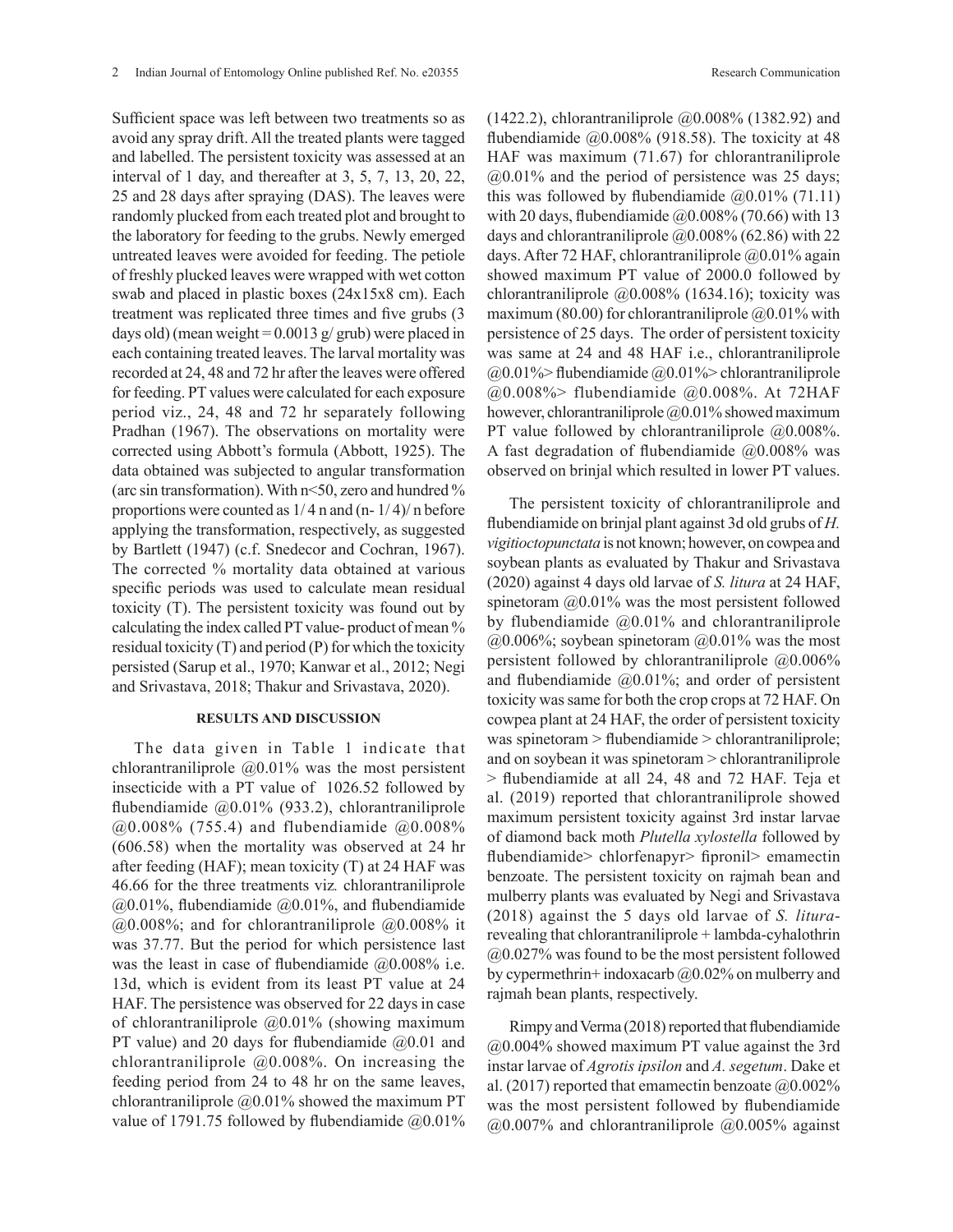| Insecticide                                                                                                                                                                                       | Conc                                         |                  |                  |                       |                      |                  |                  |                 |                                      |                      |                     |                      |                                                                      | Mortality (%)                    |                                                                     |                                       |                                                                     |               |
|---------------------------------------------------------------------------------------------------------------------------------------------------------------------------------------------------|----------------------------------------------|------------------|------------------|-----------------------|----------------------|------------------|------------------|-----------------|--------------------------------------|----------------------|---------------------|----------------------|----------------------------------------------------------------------|----------------------------------|---------------------------------------------------------------------|---------------------------------------|---------------------------------------------------------------------|---------------|
| (Trade name)                                                                                                                                                                                      | $(\%)$                                       |                  | 1DAS             |                       |                      | 3 DAS            |                  |                 |                                      | 5 DAS<br><b>HAF</b>  |                     |                      | 7 DAS                                                                |                                  |                                                                     |                                       | 13 DAS                                                              |               |
|                                                                                                                                                                                                   |                                              | 24               | 48               |                       | 24                   | 48               |                  | 72              | $\overline{24}$                      | 48                   | 72                  | 24                   | $\frac{8}{3}$                                                        |                                  | 72                                                                  | 24                                    | 48                                                                  | 72            |
| Chlorantra.                                                                                                                                                                                       | 0.01                                         | 100.00           | 100.00           | 100.00                | 80.00                | 100.00           |                  | 100.00          | 33.33                                | 93.33                | 100.00              | 46.66                | 100.00                                                               |                                  | 100.00                                                              | 33.33                                 | 80.00                                                               | 93.33         |
| niliprole                                                                                                                                                                                         |                                              | (84.74)          | (84.74)          | (84.74)               | (63.44)              | (84.74)          |                  | (84.74)         | (35.24)                              | (75.00)              | (84.74)             | (42.88)              |                                                                      |                                  | (84.74)                                                             | (35.24)                               | (63.44)                                                             | (75.00)       |
| (Coragen)                                                                                                                                                                                         | 0.008                                        | 73.33            | 100.00           | 100.00                | 66.66                | 100.00           |                  | 100.00          |                                      | 80.00                | 100.00              | 33.33                |                                                                      |                                  | 86.66                                                               | $\overline{c}$                        | 60.00                                                               | 93.33         |
| 8.5 SC)                                                                                                                                                                                           |                                              | (58.89)          | (84.74)          | (84.74)               |                      | (84.74)          |                  | (84.74)         | 26.66<br>(31.05)<br>33.33<br>(35.24) | $(63.44)$<br>80.00   | $(84.74)$<br>100.00 | (35.24)              | $(84.74)$<br>$73.33$<br>$73.33$<br>$(58.89)$<br>$66.66$<br>$(54.70)$ |                                  | $\begin{array}{c} (68.53) \\ 93.33 \\ (75.00) \\ 73.33 \end{array}$ |                                       | $\begin{array}{c} (50.77) \\ 66.66 \\ (54.70) \\ 40.00 \end{array}$ | (75.00)       |
| Flubendiamide                                                                                                                                                                                     | $\overline{0.01}$                            | 100.00           | 100.00           | 100.00                | $(54.70)$<br>$73.33$ | 93.33            |                  | 100.00          |                                      |                      |                     | 33.33                |                                                                      |                                  |                                                                     | $(26.56)$<br>33.33<br>35.24)<br>35.33 |                                                                     | 80.00         |
| (Fame                                                                                                                                                                                             |                                              | (84.74)          | (84.74)          | $(84.74)$<br>100.00   | (58.89)              | (75.00)          |                  | (84.74)         |                                      | $(63.44)$<br>$66.66$ | (84.74)             | $(35.24)$<br>$26.66$ |                                                                      |                                  |                                                                     |                                       |                                                                     | (63.44)       |
| 480 SC)                                                                                                                                                                                           | 0.008                                        | 100.00           | 100.00           |                       | 73.33                | 86.66            |                  | 100.00          | 20.00                                |                      | 86.66               |                      |                                                                      |                                  |                                                                     |                                       |                                                                     | 53.33         |
|                                                                                                                                                                                                   |                                              | (84.74)          | (84.74)          | (84.74)               | (58.89)              | (68.53)          |                  | (84.74)         | (26.56)                              | (54.70)              | $(68.53)$<br>0.00   | (31.05)              | (50.77)                                                              |                                  | (58.89)                                                             | (21.39)                               | (39.23)                                                             | (46.89)       |
| Control                                                                                                                                                                                           |                                              | 0.00             | $0.00\,$         | 0.00                  | $0.00\,$             | $0.00\,$         |                  | $0.00$          | 0.00                                 | $0.00\,$             |                     | $0.00\,$             | $0.00\,$                                                             |                                  | $0.00\,$                                                            | $0.00\,$                              | $0.00\,$                                                            | $0.00\,$      |
|                                                                                                                                                                                                   |                                              | (5.23)           | (5.23)           | (5.23)                | (5.23)               | (5.23)           |                  | (5.23)          | (5.23)                               | (5.23)               | (5.23)              | (5.23)               | (5.23)                                                               |                                  | (5.23)                                                              | (5.23)                                | (5.23)                                                              | (5.23)        |
|                                                                                                                                                                                                   |                                              |                  |                  | Mortality             | $(\%)$               |                  |                  |                 |                                      |                      |                     | Toxicity (T)         |                                                                      | Period (days)                    |                                                                     |                                       | $\Gamma$                                                            |               |
|                                                                                                                                                                                                   | 20 DAS                                       |                  | 22 DAS           |                       |                      | 25 DAS           |                  |                 | <b>28 DAS</b>                        |                      |                     |                      |                                                                      |                                  |                                                                     |                                       |                                                                     |               |
|                                                                                                                                                                                                   |                                              |                  |                  | HAF                   |                      |                  |                  |                 |                                      |                      |                     | HAF                  |                                                                      | $E_{\rm H}$                      |                                                                     |                                       |                                                                     |               |
|                                                                                                                                                                                                   | 48                                           |                  | 48               | 72                    | $\overline{c}$       | 48               | 72               | $\overline{24}$ | 48                                   | 72                   | 24                  | 48                   | 72                                                                   | $48$<br>24                       | 72                                                                  | 24 HAF                                | 48 HAF                                                              | <b>72 HAF</b> |
| 53.33<br>20.00                                                                                                                                                                                    | 73.33                                        | 0.00             | 13.33            | 33.33                 |                      | 13.33            |                  |                 | 0.00                                 | 0.00                 | 46.66               | 71.67                | 22<br>0.00                                                           | 25                               | 25                                                                  | 1026.52                               | 1791.75                                                             | 2000.00       |
| (26.56)                                                                                                                                                                                           | (58.89)<br>(46.89)                           | (5.23)           | (21.39)          | (35.24)               | (5.23)               | (21.39)          | 26.66<br>(31.05) | (5.23)          | (5.23)                               | (5.23)               |                     |                      |                                                                      |                                  |                                                                     |                                       |                                                                     |               |
| 6.66                                                                                                                                                                                              | 33.33<br>20.00                               | 0.00             | 6.66             | 6.66                  | $\frac{0}{2}$        | 0.00             | $0.00\,$         |                 |                                      |                      | 37.77               | 62.86                | 74.28                                                                | 22<br>$\overline{c}$             | 22                                                                  | 755.4                                 | 1382.92                                                             | 1634.16       |
| (14.89)                                                                                                                                                                                           | $(35.24)$<br>$26.66$<br>$(26.56)$<br>$20.00$ | (5.23)           | (14.89)          | $(14.89)$<br>13.33    |                      | $(5.23)$<br>0.00 | (5.23)           |                 |                                      |                      |                     |                      |                                                                      |                                  |                                                                     |                                       |                                                                     |               |
| 6.66                                                                                                                                                                                              |                                              | $0.00\,$         | $0.00\,$         |                       | $\odot$              |                  | $0.00\,$         |                 |                                      |                      | 46.66               | 71.11                | 73.33                                                                | $\overline{c}$<br>$\overline{c}$ | 22                                                                  | 933.2                                 | 1422.2                                                              | 1613.26       |
| (14.89)                                                                                                                                                                                           | (31.05)<br>(26.56)                           | $(5.23)$<br>0.00 | $(5.23)$<br>0.00 | (21.39)               | (23)                 | (5.23)           | (5.23)           |                 |                                      |                      |                     |                      |                                                                      |                                  |                                                                     |                                       |                                                                     |               |
| 0.00                                                                                                                                                                                              | 6.66<br>$0.00\,$                             |                  |                  | $0.00\,$              |                      |                  |                  |                 |                                      |                      | 46.66               | 70.66                | 70.00                                                                | $\mathbf{1}$<br>$\frac{3}{2}$    | $\overline{20}$                                                     | 606.58                                | 918.58                                                              | 1400.00       |
| (5.23)                                                                                                                                                                                            | (14.89)<br>(5.23)                            | (5.23)           | (5.23)           | (5.23)                |                      |                  |                  |                 |                                      |                      |                     |                      |                                                                      |                                  |                                                                     |                                       |                                                                     |               |
| 0.00                                                                                                                                                                                              | 0.00<br>0.00                                 | 0.00             | 0.00             | $\frac{0.00}{(5.23)}$ | 0.00                 | 0.00             | 0.00             |                 |                                      |                      |                     |                      |                                                                      |                                  |                                                                     |                                       |                                                                     |               |
| (5.23)                                                                                                                                                                                            | (5.23)<br>(5.23)                             | (5.23)           | (5.23)           |                       | (5.23)               | (5.23)           | (5.23)           |                 |                                      |                      |                     |                      |                                                                      |                                  |                                                                     |                                       |                                                                     |               |
| Mean grub weight = 0 .0013 g/ larva (3d old); PT= Persistent toxicity value; DAS= Days after spraying; HAF= Hours after feeding; n = 15; Data in parentheses angular transformed (arc sin) values |                                              |                  |                  |                       |                      |                  |                  |                 |                                      |                      |                     |                      |                                                                      |                                  |                                                                     |                                       |                                                                     |               |

Table 1. Persistent toxicity of diamide insecticides against *H. vigintioctopunctata* (3d old grubs) - brinjal Table 1. Persistent toxicity of diamide insecticides against *H. vigintioctopunctata* (3d old grubs) - brinjal Persistent toxicity of diamide insecticides against *Henosepilachna vigintioctopunctata* (F.) on brinjal 3 Deependra Kumar Saini and R P Srivastava